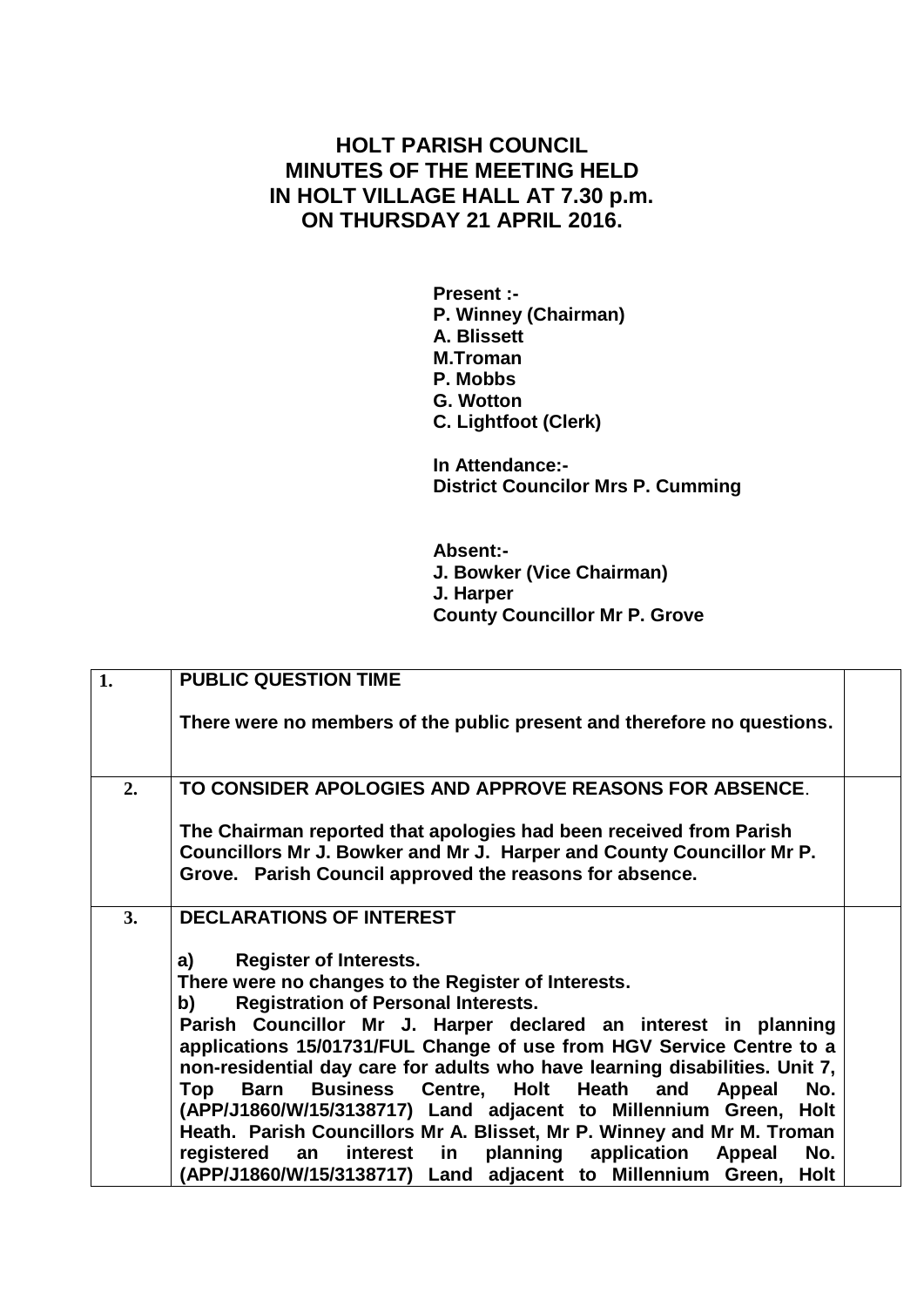|                  | Heath. Parish Councillor Mr M. Troman registered an interest in planning<br>application 16/00180/FUL Construction of a stable block and lock up<br>store, land at The Paddocks, Ockeridge, WR6 6YR.<br>c) Registration of Prejudicial Interests.                                                                                                                                                                                                                                                                                                                                                                                                                                                                                                                                                                                                                                                                                                                                                                                                                                                                                           |                        |
|------------------|--------------------------------------------------------------------------------------------------------------------------------------------------------------------------------------------------------------------------------------------------------------------------------------------------------------------------------------------------------------------------------------------------------------------------------------------------------------------------------------------------------------------------------------------------------------------------------------------------------------------------------------------------------------------------------------------------------------------------------------------------------------------------------------------------------------------------------------------------------------------------------------------------------------------------------------------------------------------------------------------------------------------------------------------------------------------------------------------------------------------------------------------|------------------------|
|                  | There was no registration of Prejudicial interests.                                                                                                                                                                                                                                                                                                                                                                                                                                                                                                                                                                                                                                                                                                                                                                                                                                                                                                                                                                                                                                                                                        |                        |
|                  | d) Written requests for the Council to grant a dispensation.                                                                                                                                                                                                                                                                                                                                                                                                                                                                                                                                                                                                                                                                                                                                                                                                                                                                                                                                                                                                                                                                               |                        |
|                  | There had been no written requests for dispensation.                                                                                                                                                                                                                                                                                                                                                                                                                                                                                                                                                                                                                                                                                                                                                                                                                                                                                                                                                                                                                                                                                       |                        |
| $\overline{4}$ . | <b>COUNTY AND DISTRICT COUNCILLOR REPORTS.</b>                                                                                                                                                                                                                                                                                                                                                                                                                                                                                                                                                                                                                                                                                                                                                                                                                                                                                                                                                                                                                                                                                             |                        |
|                  | District Councillor Mrs P. Cumming reported that she had no matters of<br>note to discuss.                                                                                                                                                                                                                                                                                                                                                                                                                                                                                                                                                                                                                                                                                                                                                                                                                                                                                                                                                                                                                                                 |                        |
|                  | The Clerk reported that there were no matters of note for discussion<br>from County Councillor Mr P. Grove.                                                                                                                                                                                                                                                                                                                                                                                                                                                                                                                                                                                                                                                                                                                                                                                                                                                                                                                                                                                                                                |                        |
| 5.               | TO APPROVE THE MINUTES OF THE MEETING OF HOLT PARISH<br><b>COUNCIL HELD ON 17 MARCH 2016.</b>                                                                                                                                                                                                                                                                                                                                                                                                                                                                                                                                                                                                                                                                                                                                                                                                                                                                                                                                                                                                                                              |                        |
|                  | The minutes of the Meeting of Holt Parish Council held on 17 March 2016<br>were approved by Parish Council and signed by the Chairman as a true<br>record.                                                                                                                                                                                                                                                                                                                                                                                                                                                                                                                                                                                                                                                                                                                                                                                                                                                                                                                                                                                 |                        |
| 6.               | <b>PROGRESS REPORTS</b>                                                                                                                                                                                                                                                                                                                                                                                                                                                                                                                                                                                                                                                                                                                                                                                                                                                                                                                                                                                                                                                                                                                    |                        |
|                  | a) BT Telephone Kiosk defibrillator project – progress report.<br>After a discussion by Parish Council a decision was made to paint the<br>telephone kiosk green. The Chairman reported that a quote for £160.00<br>plus VAT had been received from JP Massey to carry out the necessary<br>electric works. This was approved by Parish Council and the Chairman<br>was asked to arrange for the work to be carried out. A further quote of<br>£84.00 plus VAT had been received for the signs from<br>This was again approved by Parish Council. It was agreed that the next<br>step was to get the box cleaned and painted over the summer months.<br>b) Highways - status of carriageway on A4133 in vicinity of mini<br>roundabout.<br>Parish Council noted that the large hole in the vicinity of the mini<br>roundabout had been filled. All Councillors were asked to be vigilant of<br>further road issues in this location.<br>c) Parish Burial Ground - progress report.<br>The Chairman reported that MHDC Planning are still in correspondence<br>with the Environment Agency and are hopeful a resolution will be<br>reached. | <b>PM</b><br><b>PW</b> |
|                  | d) Installation of litter bin in A443 lay bye opposite Top Barn Farm -<br>update on funding.<br>The Clerk reported that the litter bin for the lay-bye opposite Top Barn<br>was on order and installation would be carried out by MHDC. The Clerk<br>further reported that funding had been received from District Councillor<br>Mrs P. Cumming towards this project and she needed to seek clarification<br>of the outstanding balance which was due to be received from County<br><b>Councillor Mr P. Grove.</b>                                                                                                                                                                                                                                                                                                                                                                                                                                                                                                                                                                                                                         | <b>CL</b>              |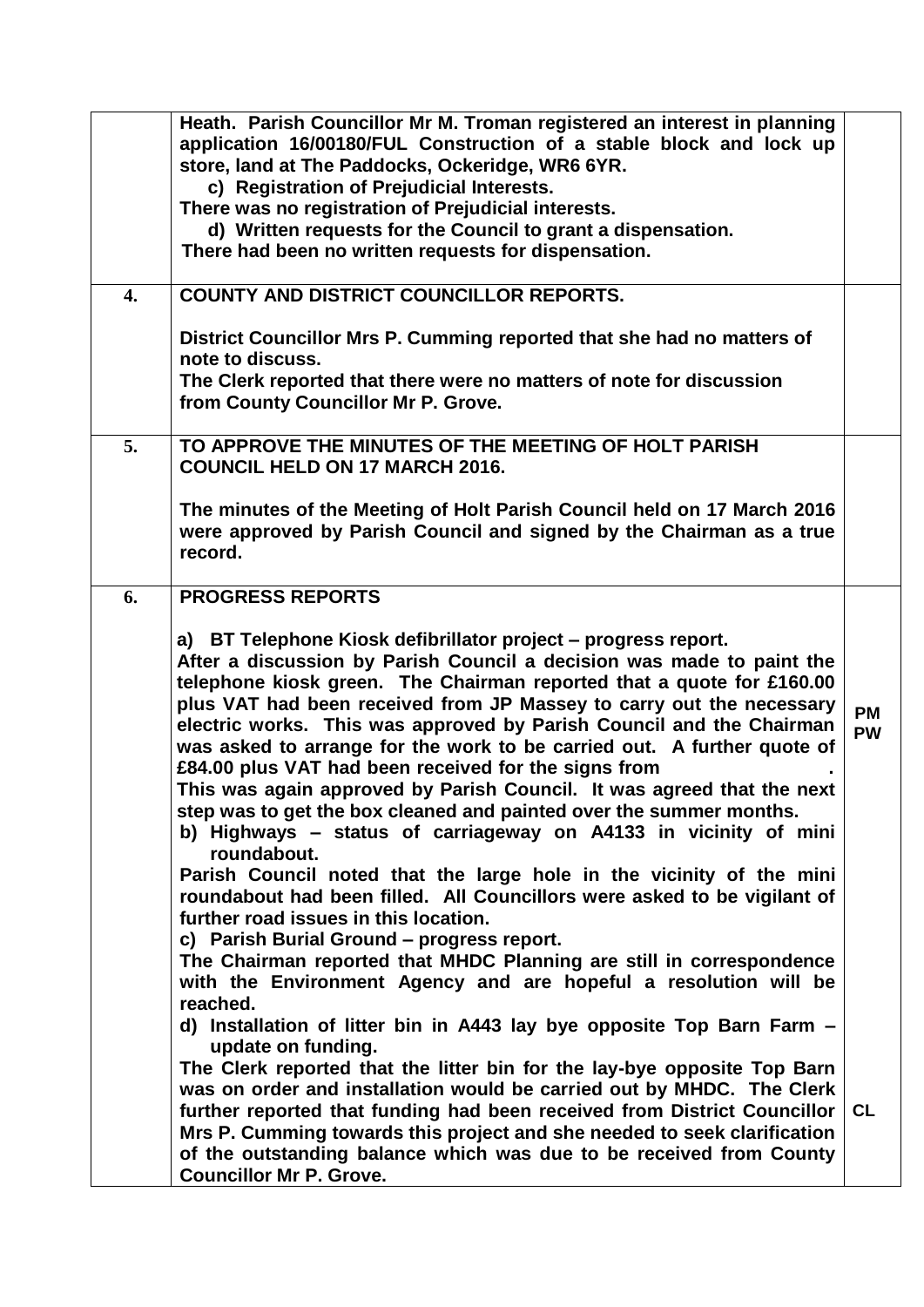|    | Parish Councillor Mr A. Blissett reported he still had to install the litter bin<br>on School Lane and he was waiting for the weather to improve.                                                                                                                                                                                                                               | AB        |
|----|---------------------------------------------------------------------------------------------------------------------------------------------------------------------------------------------------------------------------------------------------------------------------------------------------------------------------------------------------------------------------------|-----------|
|    | Topping of trees in School Lane - progress report.<br>e)<br>The Chairman reported that he had spoken to Parish Councillor Mr J.                                                                                                                                                                                                                                                 |           |
|    | Harper and the work was due to be carried out on 8 May 2016 or 15 May<br>2016 weather depending.                                                                                                                                                                                                                                                                                |           |
|    | Siding out of footpath on A443 to Broomfields - progress report.<br>f)<br>The Clerk reported that she had received confirmation from Worcester<br>Highways that this work would be carried out.                                                                                                                                                                                 |           |
|    | New residents letter - update.<br>g)<br>The Clerk confirmed that all Parish Councillor's had now received an<br>updated copy of the New Resident's letter.                                                                                                                                                                                                                      |           |
|    | Fencing outside Village Hall - progress report.<br>h)<br>The Chairman reported that a number of quotes had been obtained for<br>both the repair and replacement of the fencing outside the Village Hall.<br>The most competitive quote was for £2079.00 plus VAT for the supply and<br>installation of fencing from Cotswold Iron. The Village Hall had agreed to               | <b>PW</b> |
|    | contribute £1400.00 to the cost of the new fencing. After discussion<br>Parish Council agreed to progress the project and order the fencing. It<br>was noted that Parish Council would be able to reclaim the VAT on this<br>project. The Chairman further reported that the new Parish Noticeboard<br>had been delivered. It was agreed that this would be installed after the |           |
|    | fencing.                                                                                                                                                                                                                                                                                                                                                                        |           |
| 7. | <b>PLANNING</b>                                                                                                                                                                                                                                                                                                                                                                 |           |
|    | a) Applications Pending.<br>15/00811/OUT Outline application for 24 dwellings, Field off School Lane                                                                                                                                                                                                                                                                            |           |
|    | (Recommend Refusal)                                                                                                                                                                                                                                                                                                                                                             |           |
|    | The Clerk reported that nothing further had been heard on this application.                                                                                                                                                                                                                                                                                                     |           |
|    | Appeal No. APP/J1860/W/15/3138717 Outline application with all matters<br>reserved, for a proposed residential development of up to 40 dwellings,                                                                                                                                                                                                                               |           |
|    | including 40% affordable dwellings. Land Adjacent to the Millennium<br>Green, Holt Heath. (Recommend Refusal).                                                                                                                                                                                                                                                                  |           |
|    | The Clerk reported that nothing further had been heard on this application.<br>15/01731/FUL Change of use from HGV Service Centre to a non-residential<br>day care for adults who have learning disabilities. Unit 7, Top Barn                                                                                                                                                  |           |
|    | Business Centre, Worcester Road, Holt Heath. (Recommend Approval).<br>The Clerk reported that nothing further had been heard on this application.                                                                                                                                                                                                                               |           |
|    | 16/00497/FUL Proposed erection of a single dwelling, Tweenways, Holt<br>Heath, Worcester (Being circulated).                                                                                                                                                                                                                                                                    |           |
|    | This application was discussed by Parish Council. It was felt the<br>application was appropriate for the site in terms of scale and the fact it                                                                                                                                                                                                                                 |           |
|    | Parish Council recommended approval of the<br>was a bungalow.                                                                                                                                                                                                                                                                                                                   |           |
|    | application and the Clerk was asked to report back to Planning the                                                                                                                                                                                                                                                                                                              | <b>CL</b> |
|    | decision taken.                                                                                                                                                                                                                                                                                                                                                                 |           |
|    | b) Approvals/Refusals.<br>16/00180/FUL Construction of stable block and lock up store, Land at The                                                                                                                                                                                                                                                                              |           |
|    | Paddocks, Ockeridge, Wichenford, WR6 6YR (Approved).<br>c) Other Planning issues.                                                                                                                                                                                                                                                                                               |           |
|    | District Councillor Mrs P. Cummings reported on Planning Appeal                                                                                                                                                                                                                                                                                                                 |           |
|    |                                                                                                                                                                                                                                                                                                                                                                                 |           |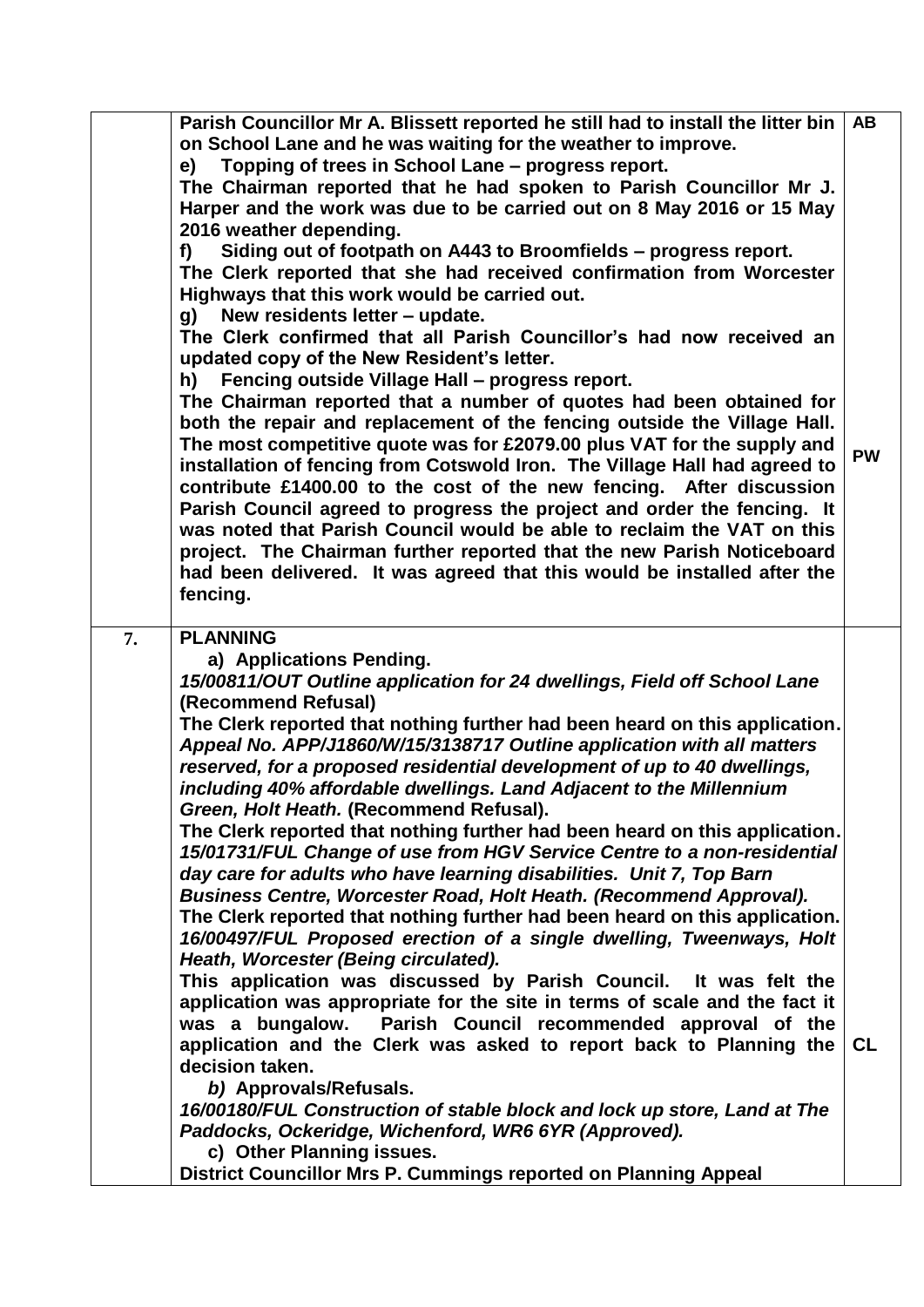| APP/J1860/D/16/3144087 2 Woodbury Park, Holt Heath, WR6 6NT which<br>had been dismissed.                                               |           |
|----------------------------------------------------------------------------------------------------------------------------------------|-----------|
|                                                                                                                                        |           |
| 8.<br><b>FINANCE</b><br>a) To note the current bank balances.                                                                          |           |
| It was confirmed that the Deposit Account stood at £2693.13p and the                                                                   |           |
| Current Account stood at £2,013.76p. The Clerk confirmed that these                                                                    |           |
| balances were before the issuance of the cheques listed below.                                                                         |           |
| b) To consider payments made in accordance with the attached<br>schedule.                                                              |           |
| The following cheques were signed and the invoices initialled by two                                                                   |           |
| members of Parish Council:- Signs of Cheshire (Cheque No. 1058)<br>£1260.00 (Parish noticeboard balancing payment – retrospective      |           |
| approval), Worcestershire CALC (Cheque No. 1059) £330.04 (CALC                                                                         |           |
| Annual Membership), Worcestershire CALC (Cheque No. 1060) £30.00                                                                       |           |
| (CALC training), Mr C. Jones £228.00 (Cheque No. 1061) (Lengthsman -                                                                   |           |
| March 2016), Mrs C. Lightfoot £308.33 (Cheque No. 1062) (Clerk's salary -                                                              |           |
| April 2016, Mrs C. Lightfoot £5.00 (Cheque No. 1063) (Clerk's expenses -<br>April 2016).                                               |           |
| c) To review the current spend against budget.                                                                                         |           |
| Parish Council noted the actual spend against budget.                                                                                  |           |
| d) To approve the Financial Summary and Annual Return for 2015/16<br>The Chairman read out the Financial Summary for 2015/16. This was |           |
| approved by Parish Council. The Chairman presented the annual Accounts                                                                 |           |
| Pack and the Annual Return. This was discussed by Parish Council and                                                                   | <b>CL</b> |
| approved. The Annual Return and Financial Summary were signed by the                                                                   |           |
| Chairman and the Clerk as a true record. The Clerk agreed to contact Mr A.<br>Stanley to carry out the internal audit.                 |           |
|                                                                                                                                        |           |
| <b>CORRESPONDENCE FOR INFORMATION</b><br>9.                                                                                            |           |
| The Clerk reported that the following correspondence of note had been                                                                  |           |
| received to Parish Council.<br>Aon Insurance Ltd – quote for renewal of insurance. The Clerk                                           | <b>CL</b> |
| reported that the quote had been received £390.72. Parish Council                                                                      |           |
| agreed to renew the insurance cover with Aon and the Clerk was                                                                         |           |
| asked to raise a cheque for the next Meeting.                                                                                          |           |
| • Worcestershire County Council - renewal of Lengthsman Scheme.                                                                        | <b>CL</b> |
| The Clerk reported that she had received correspondence from                                                                           |           |
| WCC that the Lengthsman Scheme would be renewed with a<br>budget of £2070.00. This was approved by Parish Council and the              |           |
| Clerk was asked to complete the necessary paperwork.                                                                                   |           |
| Local Council Review Magazine. This was circulated amongst                                                                             |           |
| members of Parish Council.                                                                                                             |           |
| <b>CLERK'S REPORT ON URGENT DECISIONS SINCE THE LAST MEETING</b><br>10.                                                                |           |
| The Clerk reported that there were no matters to report.                                                                               |           |
|                                                                                                                                        |           |